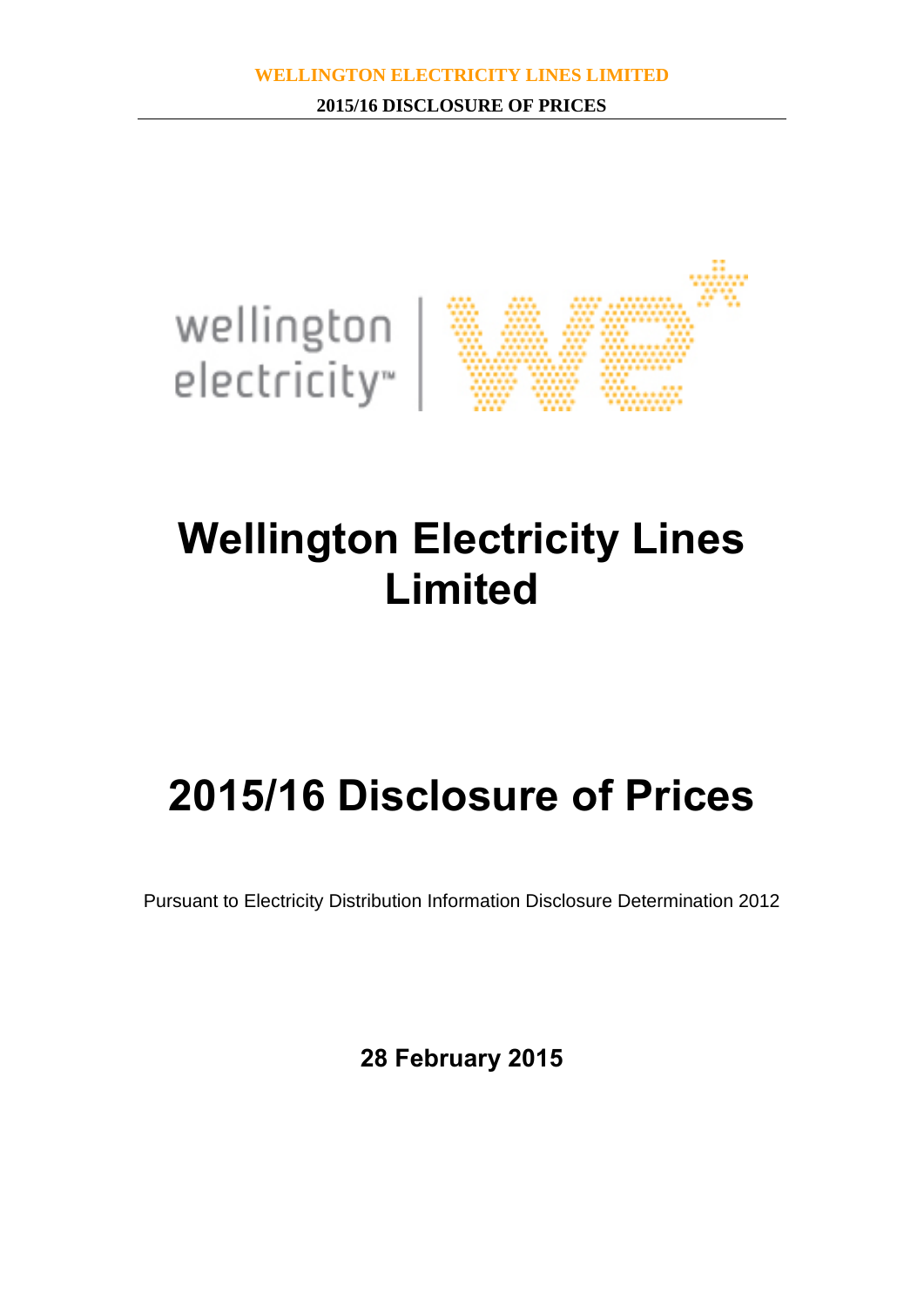### **1 Disclosure Requirements**

This document has been prepared to comply with the following requirements in the Electricity Distribution Information Disclosure Determination 2012:

#### *Disclosure of prices*

- *2.4.18 Every EDB must at all times publicly disclose-*
	- *(1) Each current price expressed in a manner that enables consumers to determine-*
		- *(a) the consumer group or consumer groups applicable to them;*
		- *(b) the total price for electricity lines services applicable to them;*
		- *(c) the prices represented by each price component applicable to them;*
		- *(d) the amount of each current price that is attributable to transmission charges;*
	- *(2) The number (or estimated number) of consumers which must pay each price;*
	- *(3) The date at which each price was or will be first introduced;*
	- *(4) The price that was payable immediately before each current price (if any) expressed in the manner referred to in subclause (1) above.*
- *2.4.19 Every EDB must, at least 20 working days before changing or withdrawing a price or introducing a new price that is payable by 5 or more consumers-*
	- *(1) Publicly disclose-*
		- *(a) the information specified in clause 2.4.18 above in respect of that price;*
		- *(b) an explanation of the reasons for the new price or the changed or withdrawn price;*
	- *(2) In addition, either-*
		- *(a) give written notice to each consumer by whom that price is, or in the case of a withdrawn price would have been, payable, including the information specified in clause 2.4.18 above in respect of that price; or*
		- *(b) notify consumers in the news section of either-*
			- *(i) 2 separate editions of each newspaper; or*
			- *(ii) news media accessible using the internet that is widely read by consumers connected to EDB's network;*
		- *(c) notification under subclause (2)(b) above must provide details of the price, including-*
			- *(i) the changed price alongside the immediately preceding price applicable; and*
			- *(ii) contact details where further details of the new or changed price can be found including the URL of the EDB's publicly accessible website.*
- *2.4.20 Every EDB must, in respect of-*
	- *(1) All new prices payable; or*
	- *(2) In the case of withdrawn prices, the prices which would have been payable;*

*by 4 or fewer consumers, at least 20 working days before introducing a new price, give written notice to each consumer by whom that price is payable, the information specified in clause 2.4.18 above in respect of that price.*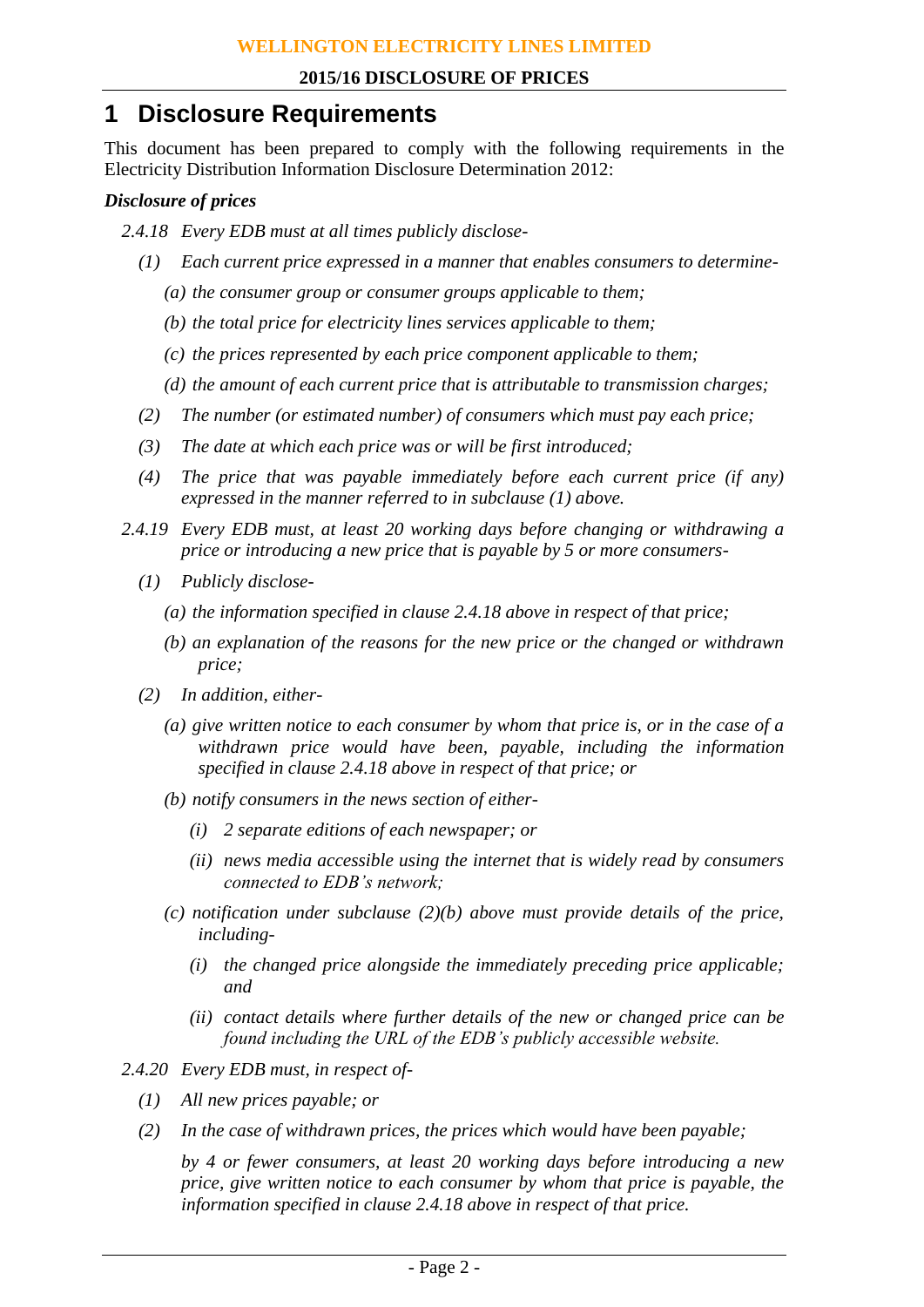### **2 2015/16 Prices**

In accordance with clause 2.4.18 Wellington Electricity Lines Limited's (WELL) Electricity Line Charges Schedule on pages 6 to 7 of this document set out current prices that apply from 1 April 2015.

It should be noted that WELL's Electricity Network Line Charges exclude the following:

- The provision of metering equipment or load management equipment which is located at consumers premises;
- The cost of consumer fittings; and
- Goods and Services Tax (GST).

WELL groups consumers by connection and consumer type and WELL's Electricity Line Charges Schedule is structured by consumer group as follows:

- Unmetered:
- Residential:
- Low Voltage Connection;
- Transformer Connection;
- Industrial: and
- Non Standard Individual Contracts.

The following describes each consumer group:

#### *Unmetered*

The Unmetered consumer group includes consumers or installations which do not have any metering because the cost of metering is prohibitive relative to their consumption (e.g. streetlights, telephone boxes).

#### *Residential*

The Residential consumer group adheres to the definition of "Domestic consumer" in the Electricity (Low Fixed Charge Tariff Option for Domestic Consumers) Regulations 2004, where the primary use of the point of connection by a consumer is a private dwelling not normally used for any business activity. This consumer group includes both low and standard users and almost exclusively uses the Low Voltage Network.

#### *Low Voltage connection*

The Low Voltage consumer group has a connection of up to 1500kVA capacity, on a nonprivate dwelling used for business activity, and receive supply from WELL's Low Voltage Network.

#### *Transformer connection*

The Transformer connection consumer group has connection up to and including 1500kVA capacity, on a non-private dwelling used for business activity, and receives a supply from a transformer owned by WELL but dedicated to supply a single end consumer.

#### *Industrial*

The Industrial consumer group has a High Voltage connection greater than 1500kVA capacity, on a non-private dwelling used for business activity. These connections are divided into three service areas, CBD/Industrial, Urban and Rural. The service areas are outlined in Figure 1.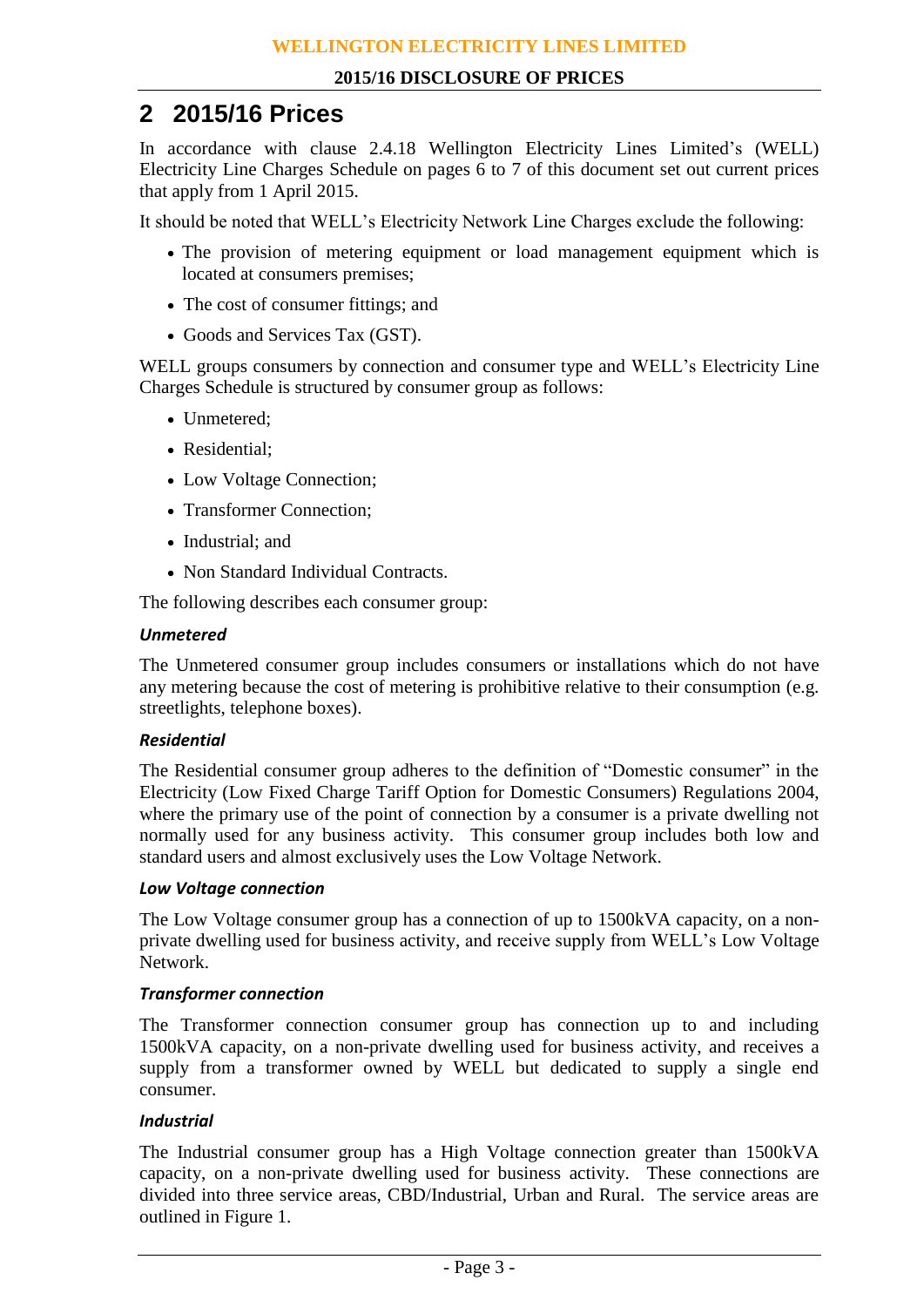#### **2015/16 DISCLOSURE OF PRICES**

#### *Non Standard Individual Contracts*

The Non Standard Individual Contracts consumer group is made up of consumers who may have unusual connection characteristics. A confidential contractual agreement exists between WELL and the Non Standard Individual consumer which discloses how Electricity Network Line Charges are applied.

## **3 Change in Prices from 2014/15 Disclosure**

In accordance with 2.4.19(1)(b) all 2015/16 prices, except for Non Standard Individual Contracts, have been adjusted from 2014/15 prices for changes in:

- Regulated Default Price-Quality Path Price Adjustment determined by the Commerce Commission<sup>1</sup>;
- Transpower Transmission Charges<sup>2</sup>;
- Other Pass Through and Recoverable Costs<sup>3</sup>;
- The Consumer Price Index  $(CPI)^4$ ; and
- Fixed and variable tariffs for standard users.

#### *Regulated Default Price-Quality Path Price Adjustment:*

As a regulated electricity distributor WELL is governed by the Commerce Act 1986. This means that WELL is subject to a "default price-quality path" set by the Commerce Commission. In 2014 the Commerce Commission reset the default price-quality path applying for the five year period from 1 April 2015 to 31 March 2020. The 2015/16 year is therefore the first year of the new price-quality path and hence a 'starting price adjustment' applies. This starting price adjustment re-sets WELL's prices to a level that is intended to enable WELL to recover its allowable notional revenue, as determined by the Commerce Commission.

#### *Transpower Transmission charges:*

This is the fee charged by the national electricity grid operator, Transpower, to transport energy from generators to the boundary of the Wellington network. Wellington Electricity passes this fee on to its customers at cost.

#### *Other Pass through and Recoverable costs:*

This includes Local Council rates, Commerce Commission levies, Electricity Authority levies, Electricity and Gas Complaints levies and Avoided Cost of Transmission payments. Wellington Electricity passes on these charges to customers at cost.

#### *Consumer Price Index (CPI) adjustment:*

 $\overline{a}$ 

This adjusts our pricing in line with inflation.

#### *Fixed and variable tariffs for standard users:*

WELL provides tariffs that reflect consumer demand for energy and comply with the Electricity (Low Fixed Charge Tariff Option for Domestic Consumers) Regulation 2004. Low user tariffs are applicable for consumers who use less than 8,000 kWh per annum and

<sup>&</sup>lt;sup>1</sup> As determined in section 8 of the Electricity Distribution Services Default Price-Quality Path Determination 2015

 $2$  As defined in clause 1.4.3 of the Electricity Distribution Information Disclosure Determination 2012

<sup>&</sup>lt;sup>3</sup> As defined in clause 1.4.3 of the Electricity Distribution Information Disclosure Determination 2012

<sup>4</sup> As defined in clause 1.1.4 of the Electricity Distribution Services Input Methodologies Determination 2012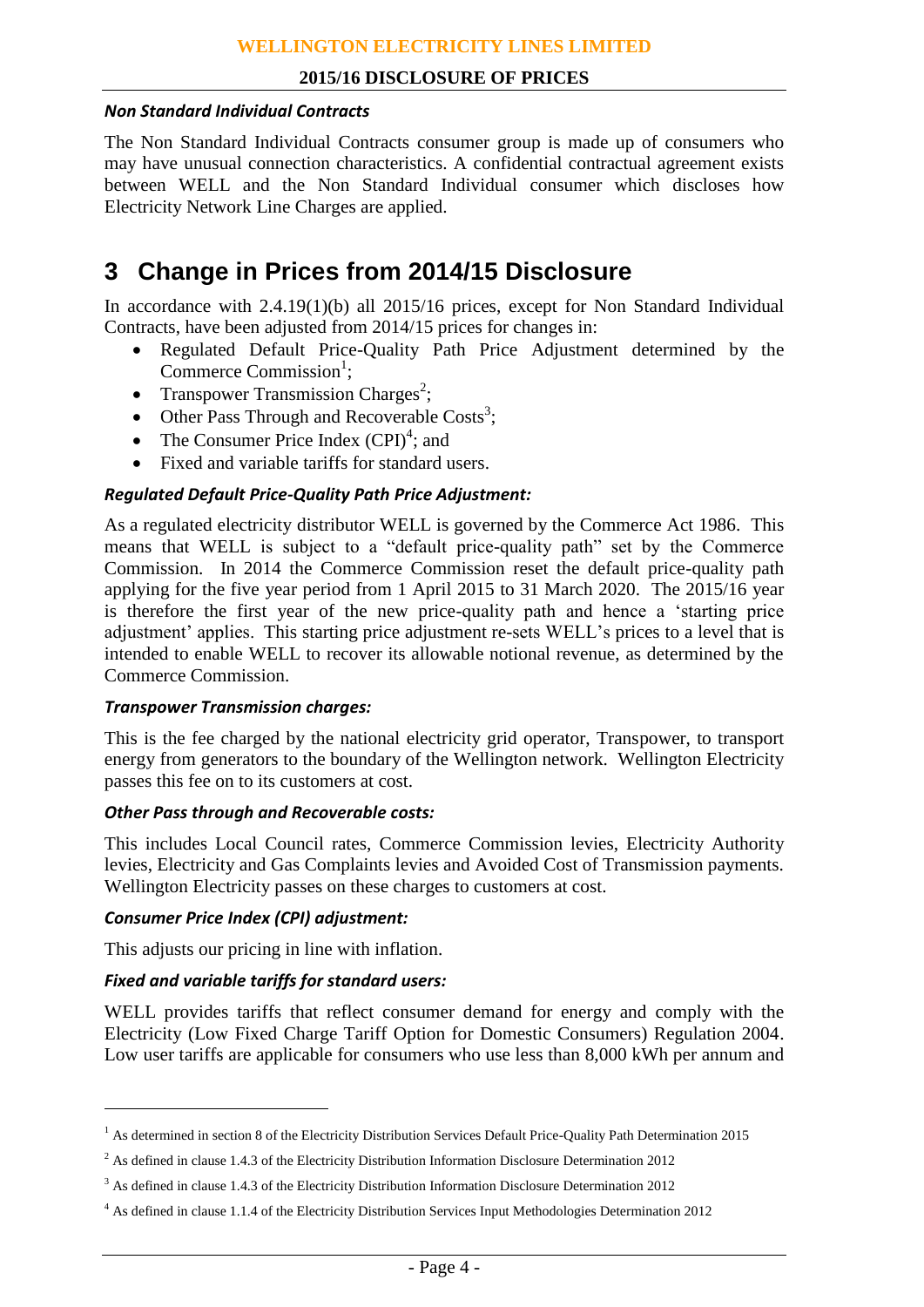#### **2015/16 DISCLOSURE OF PRICES**

standard user tariffs apply to consumers who use more than 8,000 kWh per annum. Standard users have a higher fixed daily charge to reflect the increased capacity used by these consumers. As at 1 April 2015, the fixed daily charge for standard users has increased from 90 cents per day to one dollar per day. Whilst standard users will have a higher fixed daily charge, they will also have a larger than average reduction in their variable charge (\$/kWh). WELL has reduced the standard user variable charge (\$/kWh) by an average -22% as a result of the increased fixed daily charge.

[Table 1](#page-4-0) indicates the overall proportional impact on lines charges for 2015/16.

| <b>Change in Average Lines Charge Price Component</b> |          |  |  |  |  |  |  |  |
|-------------------------------------------------------|----------|--|--|--|--|--|--|--|
| <b>Methodology Inputs</b>                             | $\%$     |  |  |  |  |  |  |  |
| <b>Regulated Starting Price Adjustment</b>            | $-8.57%$ |  |  |  |  |  |  |  |
| <b>Transpower Transmission Charges</b>                | $-2.26%$ |  |  |  |  |  |  |  |
| <b>Other Pass Through and Recoverable Costs</b>       | 0.09%    |  |  |  |  |  |  |  |
| Consumer Price Index (CPI) Adjustment                 | 0.88%    |  |  |  |  |  |  |  |
| Total Change                                          | $-9.86%$ |  |  |  |  |  |  |  |

**Table 1 – Change in Prices**

<span id="page-4-0"></span>The change in lines charges for 2015/16 is expected to result in a decrease in the average customers annual lines charges of 9.86%.

The above table highlights the average change in the lines charge component of a consumer's electricity bill. Our lines charges represent around 30% - 40% of the total electricity bill paid by consumers. Consumers should be aware that energy retailers will package up our tariffs into their own tariffs charged to consumers and the actual impact on consumer electricity bills will vary according to their price plan, consumption and market variations. Consumers should check with their energy retailer to understand the actual impact on their total electricity bill.

For Non Standard Individual Contracts, WELL increased the Distribution Charge price component from 2014/15 prices by CPI. Total line charges are the sum of Wellington Electricity's Distribution and Transpower's Transmission charges. Transmission Charges are applied in accordance with WELL's *Transmission pass through methodology* document which is available on WELL's website at: <http://www.welectricity.co.nz/disclosures> - 2015 Pricing.

## **4 Public Disclosure of 2015/16 Prices**

In accordance with clause 2.4.19(2)(b) a summary of the 2015/16 tariffs were advertised in the Dominion Post hardcopy on 28 February 2015 and the Dominion Post online edition on 28 February 2015.

In accordance with clause 2.4.20 WELL notified consumers on Non Standard Individual Contracts of the price change in writing on 23 February 2015.

 $\overline{a}$ 

 $<sup>5</sup>$  The change in Distribution Line Charges associated with the Starting Price Adjustment is -15.03%.</sup>

 $^6$  The change in Transmission Line Charges associated with the Transpower Transmission Charges is -5.82%.

 $^7$  The change in Distribution Line Charges associated with the CPI Adjustment is 1.44%.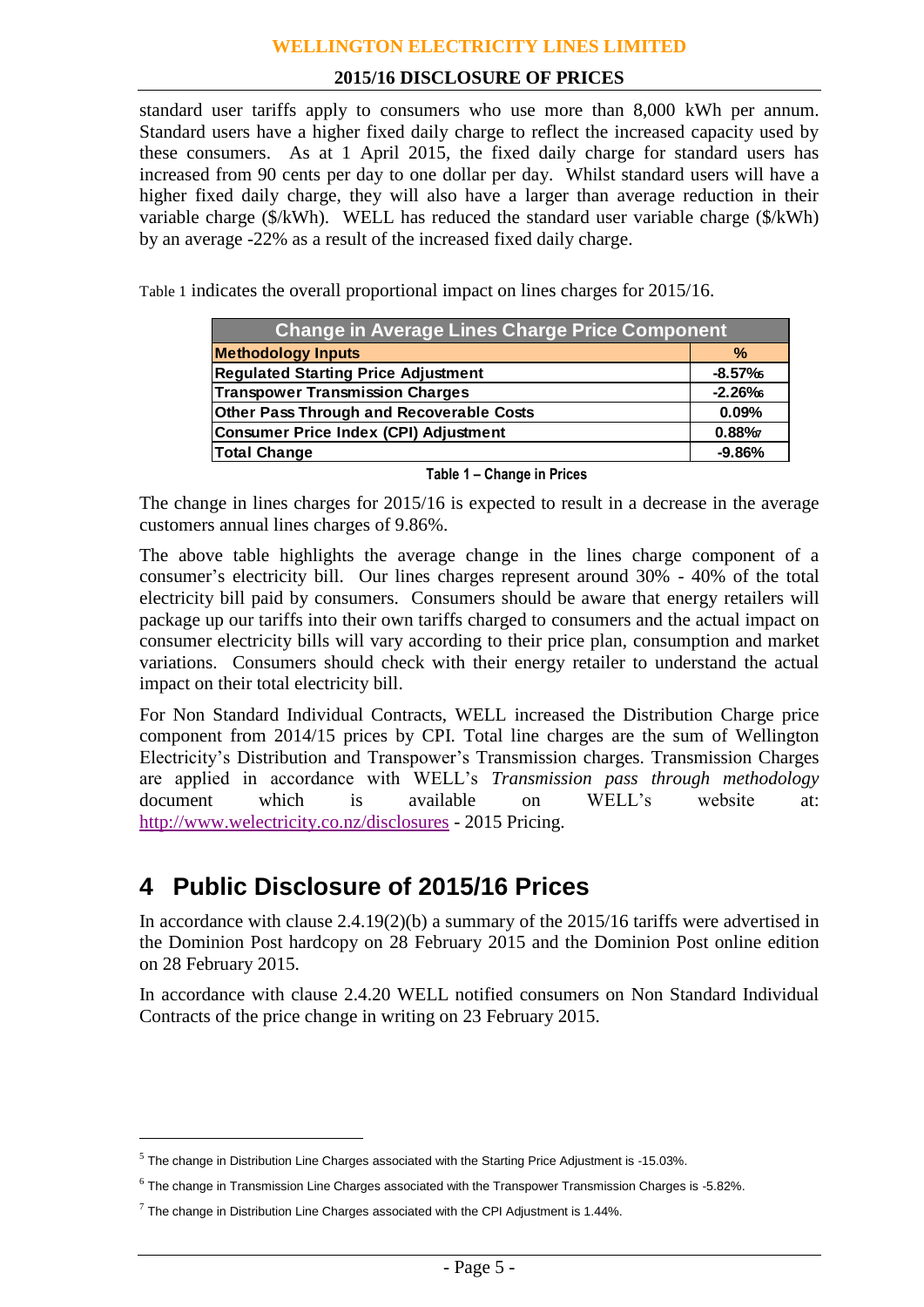#### **2015/16 DISCLOSURE OF PRICES**

## **WELL's Electricity Line Charges Schedule**

## **1 April 2015 to 31 March 2016**

| Code               | <b>Description</b>                                                              | <b>Units</b>   | <b>Estimated</b><br><b>Number</b> of<br>Consumers as a<br><b>31 January 2015</b> | 2015/16 Discolsure Year                   |                               |                                               |                                            | 2014/15 Discolsure Year                   |                               |                                               |                                            |
|--------------------|---------------------------------------------------------------------------------|----------------|----------------------------------------------------------------------------------|-------------------------------------------|-------------------------------|-----------------------------------------------|--------------------------------------------|-------------------------------------------|-------------------------------|-----------------------------------------------|--------------------------------------------|
|                    |                                                                                 |                |                                                                                  | <b>Distribution</b><br><b>Line Charge</b> | Transmission<br>Line Charge 1 | Pass-through<br><b>Costs Line</b><br>Charge 2 | <b>Total Network</b><br><b>Line Charge</b> | <b>Distribution</b><br><b>Line Charge</b> | Transmission<br>Line Charge 1 | Pass-through<br><b>Costs Line</b><br>Charge 2 | <b>Total Network</b><br><b>Line Charge</b> |
| Unmetered          |                                                                                 |                |                                                                                  |                                           |                               |                                               |                                            |                                           |                               |                                               |                                            |
| G001-FIXD          | Non street lighting, <1kVA, fixed charge                                        | \$/day/fitting |                                                                                  | 0.0411                                    | 0.0000                        | 0.0000                                        | 0.041                                      | 0.0253                                    | 0.0152                        | 0.0006                                        | 0.0411                                     |
| G001-24UC          | Non street lighting, <1kVA, variable charge                                     | \$/kWh         | 477                                                                              | 0.0593                                    | 0.0746                        | 0.0040                                        | 0.1379                                     | 0.0981                                    | 0.0587                        | 0.0024                                        | 0.1592                                     |
| G002-FIXD          | Street lighting, <1kVA, fixed charge                                            | \$/day/fitting |                                                                                  | 0.0411                                    | 0.0000                        | 0.0000                                        | 0.0411                                     | 0.0253                                    | 0.0152                        | 0.0006                                        | 0.0411                                     |
| G002-24UC          | Street lighting, <1kVA, variable charge                                         | \$/kWh         | 113                                                                              | 0.0593                                    | 0.0746                        | 0.0040                                        | 0.1379                                     | 0.0981                                    | 0.0587                        | 0.0024                                        | 0.1592                                     |
| <b>Residential</b> |                                                                                 |                |                                                                                  |                                           |                               |                                               |                                            |                                           |                               |                                               |                                            |
| G100-FIXD          | Single meter without control (low user), fixed charge                           | \$/day         |                                                                                  | 0.1500                                    | 0.0000                        | 0.0000                                        | 0.1500                                     | 0.0924                                    | 0.0553                        | 0.0022                                        | 0.1500                                     |
| G100-24UC          | Single meter without control (low user), uncontrolled charge                    | \$/kWh         | 18,092                                                                           | 0.0453                                    | 0.0602                        | 0.0033                                        | 0.1088                                     | 0.0749                                    | 0.0448                        | 0.0018                                        | 0.1215                                     |
| G100-NITE          | Single meter without control (low user), night charge                           | \$/kWh         |                                                                                  | 0.0077                                    | 0.0096                        | 0.0005                                        | 0.0178                                     | 0.0127                                    | 0.0076                        | 0.0003                                        | 0.0206                                     |
| G101-FIXD          | Dual meter with control (low user), fixed charge                                | \$/day         |                                                                                  | 0.1500                                    | 0.0000                        | 0.0000                                        | 0.1500                                     | 0.0924                                    | 0.0553                        | 0.0022                                        | 0.1500                                     |
| G101-24UC          | Dual meter with control (low user), uncontrolled charge                         | \$/kWh         | 5.526                                                                            | 0.0453                                    | 0.0602                        | 0.0033                                        | 0.1088                                     | 0.0749                                    | 0.0448                        | 0.0018                                        | 0.1215                                     |
| G101-CTRL          | Dual meter with control (low user), controlled charge                           | \$/kWh         |                                                                                  | 0.0212                                    | 0.0296                        | 0.0016                                        | 0.0524                                     | 0.0351                                    | 0.0210                        | 0.0008                                        | 0.0569                                     |
| G101-NITE          | Dual meter with control (low user), night charge                                | \$/kWh         |                                                                                  | 0.0077                                    | 0.0096                        | 0.0005                                        | 0.0178                                     | 0.0127                                    | 0.0076                        | 0.0003                                        | 0.0206                                     |
| G102-FIXD          | Single meter with control (low user), fixed charge                              | \$/day         |                                                                                  | 0.1500                                    | 0.0000                        | 0.0000                                        | 0.1500                                     | 0.0924                                    | 0.0553                        | 0.0022                                        | 0.1500                                     |
| G102-AICO          | Single meter with control (low user), all inclusive charge                      | \$/kWh         | 61,884                                                                           | 0.0355                                    | 0.0490                        | 0.0027                                        | 0.0872                                     | 0.0588                                    | 0.0352                        | 0.0014                                        | 0.0954                                     |
| G102-NITE          | Single meter with control (low user), night charge                              | \$/kWh         |                                                                                  | 0.0077                                    | 0.0096                        | 0.0005                                        | 0.0178                                     | 0.0127                                    | 0.0076                        | 0.0003                                        | 0.0206                                     |
| G103-FIXD          | 3 phase residential (low user), fixed charge                                    | \$/day         | 224                                                                              | 0.1500                                    | 0.0000                        | 0.0000                                        | 0.1500                                     | 0.0924                                    | 0.0553                        | 0.0022                                        | 0.1500                                     |
| G103-24UC          | 3 phase residential (low user), variable charge                                 | \$/kWh         |                                                                                  | 0.0457                                    | 0.0611                        | 0.0033                                        | 0.1101                                     | 0.0756                                    | 0.0453                        | 0.0018                                        | 0.1227                                     |
| G104-FIXD          | Single meter without control (standard user), fixed charge                      | \$/dav         |                                                                                  | 1.0000                                    | 0.0000                        | 0.0000                                        | 1.0000                                     | 0.5546                                    | 0.3320                        | 0.0134                                        | 0.9000                                     |
| G104-24UC          | Single meter without control (standard user), uncontrolled charge               | \$/kWh         | 12,933                                                                           | 0.0326                                    | 0.0357                        | 0.0019                                        | 0.0702                                     | 0.0539                                    | 0.0323                        | 0.0013                                        | 0.0875                                     |
| G104-NITE          | Single meter without control (standard user), night charge                      | \$/kWh         |                                                                                  | 0.0073                                    | 0.0089                        | 0.0005                                        | 0.0167                                     | 0.0121                                    | 0.0072                        | 0.0003                                        | 0.0196                                     |
| G105-FIXD          | Dual meter with control (standard user), fixed charge                           | \$/day         |                                                                                  | 1.0000                                    | 0.0000                        | 0.0000                                        | 1.0000                                     | 0.5546                                    | 0.3320                        | 0.0134                                        | 0.9000                                     |
| G105-24UC          | Dual meter with control (standard user), uncontrolled charge                    | \$/kWh         | 5,685                                                                            | 0.0326                                    | 0.0357                        | 0.0019                                        | 0.0702                                     | 0.0539                                    | 0.0323                        | 0.0013                                        | 0.0875                                     |
| G105-CTRL          | Dual meter with control (standard user), controlled charge                      | \$/kWh         |                                                                                  | 0.0110                                    | 0.0101                        | 0.0005                                        | 0.0216                                     | 0.0182                                    | 0.0109                        | 0.0004                                        | 0.0296                                     |
| G105-NITE          | Dual meter with control (standard user), night charge                           | \$/kWh         |                                                                                  | 0.0073                                    | 0.0089                        | 0.0005                                        | 0.0167                                     | 0.0121                                    | 0.0072                        | 0.0003                                        | 0.0196                                     |
| G106-FIXD          | Single meter with control (standard user), fixed charge                         | \$/day         |                                                                                  | 1.0000                                    | 0.0000                        | 0.0000                                        | 1.0000                                     | 0.5546                                    | 0.3320                        | 0.0134                                        | 0.9000                                     |
| G106-AICO          | Single meter with control (standard user), all inclusive charge                 | \$/kWh         | 43,868                                                                           | 0.0236                                    | 0.0237                        | 0.0013                                        | 0.0486                                     | 0.0390                                    | 0.0233                        | 0.0009                                        | 0.0633                                     |
| G106-NITE          | Single meter with control (standard user), night charge                         | \$/kWh         |                                                                                  | 0.0073                                    | 0.0089                        | 0.0005                                        | 0.0167                                     | 0.0121                                    | 0.0072                        | 0.0003                                        | 0.0196                                     |
| G107-FIXD          | 3 phase residential (standard user), fixed charge                               | \$/dav         | 507                                                                              | 1.0000                                    | 0.0000                        | 0.0000                                        | 1.0000                                     | 0.5546                                    | 0.3320                        | 0.0134                                        | 0.9000                                     |
| G107-24UC          | 3 phase residential (standard user), variable charge                            | \$/kWh         |                                                                                  | 0.0338                                    | 0.0367                        | 0.0020                                        | 0.0725                                     | 0.0558                                    | 0.0334                        | 0.0013                                        | 0.0906                                     |
| G108-FIXD          | Dual meter with control (low user), fixed charge (Electric Vehicle)             | \$/dav         |                                                                                  | 0.1500                                    | 0.0000                        | 0.0000                                        | 0.1500                                     | 0.0924                                    | 0.0553                        | 0.0022                                        | 0.1500                                     |
| G108-24UC          | Dual meter with control (low user), uncontrolled charge (Electric Vehicle)      | \$/kWh         |                                                                                  | 0.0453                                    | 0.0602                        | 0.0033                                        | 0.1088                                     | 0.0749                                    | 0.0448                        | 0.0018                                        | 0.1215                                     |
| G108-CTRL          | Dual meter with control (low user), controlled charge (Electric Vehicle)        | \$/kWh         |                                                                                  | 0.0212                                    | 0.0296                        | 0.0016                                        | 0.0524                                     | 0.035 <sup>′</sup>                        | 0.0210                        | 0.0008                                        | 0.0569                                     |
| G108-NITE          | Dual meter with control (low user), night charge (Electric Vehicle)             | \$/kWh         |                                                                                  | 0.0073                                    | 0.0100                        | 0.0005                                        | 0.0178                                     | 0.0121                                    | 0.0072                        | 0.0003                                        | 0.0196                                     |
| G109-FIXD          | Dual meter with control (standard user), fixed charge (Electric Vehicle)        | \$/day         |                                                                                  | 1.0000                                    | 0.0000                        | 0.0000                                        | 1.0000                                     | 0.5546                                    | 0.3320                        | 0.0134                                        | 0.9000                                     |
| G109-24UC          | Dual meter with control (standard user), uncontrolled charge (Electric Vehicle) | \$/kWh         |                                                                                  | 0.0326                                    | 0.0357                        | 0.0019                                        | 0.0702                                     | 0.0539                                    | 0.0323                        | 0.0013                                        | 0.0875                                     |
| G109-CTRL          | Dual meter with control (standard user), controlled charge (Electric Vehicle)   | \$/kWh         |                                                                                  | 0.0110                                    | 0.0101                        | 0.0005                                        | 0.0216                                     | 0.0182                                    | 0.0109                        | 0.0004                                        | 0.0296                                     |
| G109-NITE          | Dual meter with control (standard user), night charge (Electric Vehicle)        | \$/kWh         |                                                                                  | 0.0073                                    | 0.0089                        | 0.0005                                        | 0.0167                                     | 0.0121                                    | 0.0072                        | 0.0003                                        | 0.0196                                     |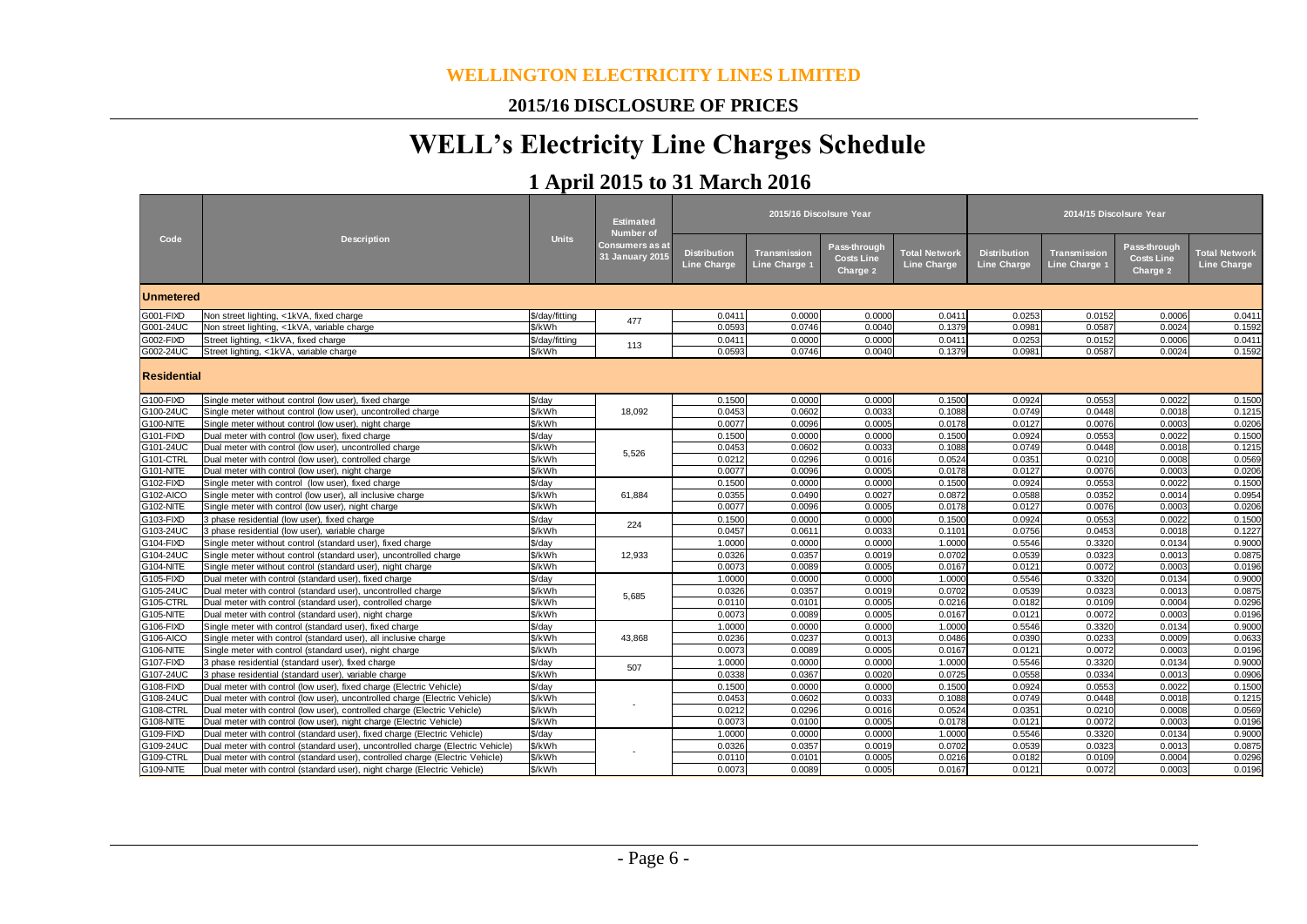#### **2015/16 DISCLOSURE OF PRICES**

#### **WELL's Electricity Line Charges Schedule cont..**

|                               | <b>Description</b>                                                                                                                                   | <b>Units</b>            | <b>Estimated</b><br>Number of<br>Consumers as at<br><b>31 January 2015</b> |                                           | 2015/16 Discolsure Year              |                                                      |                                            | 2014/15 Discolsure Year                   |                               |                                               |                                            |  |
|-------------------------------|------------------------------------------------------------------------------------------------------------------------------------------------------|-------------------------|----------------------------------------------------------------------------|-------------------------------------------|--------------------------------------|------------------------------------------------------|--------------------------------------------|-------------------------------------------|-------------------------------|-----------------------------------------------|--------------------------------------------|--|
| Code                          |                                                                                                                                                      |                         |                                                                            | <b>Distribution</b><br><b>Line Charge</b> | Transmission<br><b>Line Charge 1</b> | <b>Pass-through</b><br><b>Costs Line</b><br>Charge 2 | <b>Total Network</b><br><b>Line Charge</b> | <b>Distribution</b><br><b>Line Charge</b> | Transmission<br>Line Charge 1 | Pass-through<br><b>Costs Line</b><br>Charge 2 | <b>Total Network</b><br><b>Line Charge</b> |  |
| Low voltage connection        |                                                                                                                                                      |                         |                                                                            |                                           |                                      |                                                      |                                            |                                           |                               |                                               |                                            |  |
| GV02-FIXD                     | <=15kVA, fixed charge                                                                                                                                | \$/dav                  |                                                                            | 0.5847                                    | 0.0000                               | 0.0000                                               | 0.584                                      | 0.3603                                    | 0.2157                        | 0.0087                                        | 0.5847                                     |  |
| GV02-24UC                     | <=15kVA, variable charge                                                                                                                             | \$/kWh                  | 5,005                                                                      | 0.0250                                    | 0.0314                               | 0.0017                                               | 0.058                                      | 0.041                                     | 0.0247                        | 0.001                                         | 0.0671                                     |  |
| GV07-FIXD                     | >15kVA and <=69kVA, fixed charge                                                                                                                     | \$/day                  | 10.322                                                                     | 1.4463                                    | 0.0000                               | 0.0000                                               | 1.4463                                     | 0.891                                     | 0.5335                        | 0.0215                                        | 1.4463                                     |  |
| GV07-24UC                     | >15kVA and <=69kVA, variable charge                                                                                                                  | \$/kWh                  |                                                                            | 0.0174                                    | 0.0218                               | 0.0012                                               | 0.0404                                     | 0.0288                                    | 0.0172                        | 0.0007                                        | 0.0467                                     |  |
| GV14-FIXD                     | >69kVA and <=138kVA, fixed charge                                                                                                                    | \$/day                  | 396                                                                        | 8.1951                                    | 0.0000                               | 0.0000                                               | 8.1951                                     | 5.0503                                    | 3.0227                        | 0.1220                                        | 8.1951                                     |  |
| GV14-24UC                     | >69kVA and <=138kVA, variable charge                                                                                                                 | \$/kWh                  |                                                                            | 0.0205                                    | 0.0258                               | 0.0014                                               | 0.0477                                     | 0.0340                                    | 0.0203                        | 0.0008                                        | 0.0551                                     |  |
| GV30-FIXD                     | >138kVA and <= 300kVA, fixed charge                                                                                                                  | \$/day                  | 295                                                                        | 11.6739                                   | 0.0000                               | 0.0000                                               | 11.6739                                    | 7.1942                                    | 4.3059                        | 0.1738                                        | 11.6739                                    |  |
| GV30-24UC                     | 138kVA and <= 300kVA, variable charge                                                                                                                | \$/kWh                  |                                                                            | 0.0085                                    | 0.0107                               | 0.0006                                               | 0.0198                                     | 0.014'                                    | 0.0084                        | 0.0003                                        | 0.0228                                     |  |
| GV99-FIXD                     | 300kVA, TOU, fixed charge                                                                                                                            | \$/day                  |                                                                            | 29.4367                                   | 0.0000                               | 0.000C                                               | 29.4367                                    | 18.1407                                   | 10.8577                       | 0.4383                                        | 29.4367                                    |  |
| GV99-24UC                     | >300kVA, TOU, variable charge                                                                                                                        | \$/kWh                  | 260                                                                        | 0.0038                                    | 0.0047                               | 0.0003                                               | 0.0088                                     | 0.0063                                    | 0.0038                        | 0.0002                                        | 0.0102                                     |  |
| GV99-DAMD                     | >300kVA. TOU, demand charge                                                                                                                          | \$/kVA/month            |                                                                            | 3.3768                                    | 4.2428                               | 0.2305                                               | 7.8501                                     | 5.5852                                    | 3.3429                        | 0.1350                                        | 9.0631                                     |  |
| Transformer connection        |                                                                                                                                                      |                         |                                                                            |                                           |                                      |                                                      |                                            |                                           |                               |                                               |                                            |  |
| GX02-FIXD                     | <= 15kVA, fixed charge                                                                                                                               | \$/day                  |                                                                            | 0.5318                                    | 0.0000                               | 0.0000                                               | 0.5318                                     | 0.3277                                    | 0.1962                        | 0.0079                                        | 0.5318                                     |  |
| GX02-24UC                     | <=15kVA, variable charge                                                                                                                             | \$/kWh                  |                                                                            | 0.0228                                    | 0.0286                               | 0.0016                                               | 0.053                                      | 0.0377                                    | 0.0225                        | 0.0009                                        | 0.0611                                     |  |
| 3X07-FIXD                     | -15kVA and <=69kVA, fixed charge                                                                                                                     | \$/day                  | 13                                                                         | 1.3149                                    | 0.0000                               | 0.000C                                               | 1.3149                                     | 0.8103                                    | 0.4850                        | 0.0196                                        | 1.3149                                     |  |
| GX07-24UC                     | >15kVA and <=69kVA, variable charge                                                                                                                  | \$/kWh                  |                                                                            | 0.0158                                    | 0.0199                               | 0.0011                                               | 0.036                                      | 0.0262                                    | 0.0157                        | 0.0006                                        | 0.0425                                     |  |
| GX14-FIXD                     | >69kVA and <=138kVA, fixed charge                                                                                                                    | \$/day                  | 14                                                                         | 7.4500                                    | 0.0000                               | 0.0000                                               | 7.450                                      | 4.5912                                    | 2.7479                        | 0.1109                                        | 7.4500                                     |  |
| 3X14-24UC                     | >69kVA and <=138kVA, variable charge                                                                                                                 | \$/kWh                  |                                                                            | 0.0187                                    | 0.0235                               | 0.0013                                               | 0.0435                                     | 0.0309                                    | 0.0185                        | 0.0007                                        | 0.0502                                     |  |
| 3X30-FIXD                     | >138kVA and <= 300kVA, fixed charge                                                                                                                  | \$/day                  | 88                                                                         | 10.6126                                   | 0.0000                               | 0.0000                                               | 10.6126                                    | 6.5401                                    | 3.9144                        | 0.1580                                        | 10.6126                                    |  |
| GX30-24UC                     | >138kVA and <= 300kVA, variable charge                                                                                                               | \$/kWh                  |                                                                            | 0.0077                                    | 0.0097                               | 0.0005                                               | 0.017                                      | 0.0128                                    | 0.0076                        | 0.0003                                        | 0.0207                                     |  |
| 3X99-FIXD                     | >300kVA, TOU, fixed charge                                                                                                                           | \$/day                  |                                                                            | 22.8980                                   | 0.0000                               | 0.000C                                               | 22.8980                                    | 14.1112                                   | 8.4459                        | 0.3410                                        | 22.8980                                    |  |
| 3X99-24UC                     | 300kVA, TOU, variable charge                                                                                                                         | \$/kWh                  | 240                                                                        | 0.0030                                    | 0.0038                               | 0.0002                                               | 0.007                                      | 0.0050                                    | 0.0030                        | 0.0001                                        | 0.0081                                     |  |
| 3X99-CAPY                     | 300kVA, TOU, capacity charge                                                                                                                         | \$/kVA/day              |                                                                            | 0.0072                                    | 0.0090                               | 0.0005                                               | 0.0167                                     | 0.0118                                    | 0.0071                        | 0.0003                                        | 0.0192                                     |  |
| GX99-DAMD                     | >300kVA, TOU, demand charge                                                                                                                          | \$/kVA/month            |                                                                            | 2.7678                                    | 3.4777                               | 0.1889                                               | 6.4344                                     | 4.5780                                    | 2.7400                        | 0.1106                                        | 7.4286                                     |  |
| <b>Industrial</b>             |                                                                                                                                                      |                         |                                                                            |                                           |                                      |                                                      |                                            |                                           |                               |                                               |                                            |  |
| GC60-FIXD                     | >1500kVA connection, in CBD/Industrial service area, fixed charge                                                                                    | \$/day                  |                                                                            | 0.0509                                    | 0.0000                               | 0.000C                                               | 0.0509                                     | 0.0314                                    | 0.0188                        | 0.0008                                        | 0.0509                                     |  |
| 3C60-24UC<br>GC60-CAPY        | 1500kVA connection, in CBD/Industrial service area, variable charge                                                                                  | \$/kWh                  | 19                                                                         | 0.0006<br>0.0123                          | 0.0008                               | 0.0000<br>0.0008                                     | 0.001<br>0.0285                            | 0.001<br>0.0203                           | 0.0006                        | 0.0000                                        | 0.0016                                     |  |
|                               | 1500kVA connection, in CBD/Industrial service area, capacity charge                                                                                  | \$/kVA/dav              |                                                                            |                                           | 0.0154                               |                                                      |                                            |                                           | 0.0121<br>4.8484              | 0.0005<br>0.1957                              | 0.0329                                     |  |
| GC60-DOPC<br><b>GC60-PWRF</b> | 1500kVA connection, in CBD/Industrial service area, on-peak demand charge<br>1500kVA connection, in CBD/Industrial service area, power factor charge | \$/kW/month             |                                                                            | 4.8975<br>3.6230                          | 6.1536<br>4.5523                     | 0.3343<br>0.2473                                     | 11.385                                     | 8.100<br>5.9926                           | 3.5867                        | 0.1448                                        | 13.1446<br>9.7241                          |  |
| GU60-FIXD                     | >1500kVA connection, in urban service area, fixed charge                                                                                             | \$/kVAr/month<br>\$/day |                                                                            | 0.0509                                    | 0.0000                               | 0.000C                                               | 8.4226<br>0.0509                           | 0.0314                                    | 0.0188                        | 0.0008                                        | 0.0509                                     |  |
| GU60-24UC                     | 1500kVA connection, in urban service area, variable charge                                                                                           | \$/kWh                  | 18                                                                         | 0.0006                                    | 0.0008                               | 0.0000                                               | 0.001                                      | 0.001                                     | 0.0006                        | 0.0000                                        | 0.0016                                     |  |
| GU60-CAPY                     | 1500kVA connection, in urban service area, capacity charge                                                                                           | \$/kVA/dav              |                                                                            | 0.012                                     | 0.0154                               | 0.0008                                               | 0.028                                      | 0.020                                     | 0.012 <sup>2</sup>            | 0.0005                                        | 0.0329                                     |  |
| GU60-DOPC                     | 1500kVA connection, in urban service area, on-peak demand charge                                                                                     | \$/kW/month             |                                                                            | 5.0994                                    | 6.4073                               | 0.3481                                               | 11.8548                                    | 8.4345                                    | 5.0483                        | 0.2038                                        | 13.6866                                    |  |
| GU60-PWRF                     | 1500kVA connection, in urban service area, power factor charge                                                                                       | \$/kVAr/month           |                                                                            | 3.6230                                    | 4.5523                               | 0.2473                                               | 8.422                                      | 5.9926                                    | 3.5867                        | 0.1448                                        | 9.7241                                     |  |
| GR60-FIXD                     | 1500kVA connection, in rural service area, fixed charge                                                                                              | \$/day                  |                                                                            | 0.0509                                    | 0.0000                               | 0.0000                                               | 0.050                                      | 0.031                                     | 0.0188                        | 0.0008                                        | 0.0509                                     |  |
| GR60-24UC                     | >1500kVA connection, in rural service area, variable charge                                                                                          | \$/kWh                  |                                                                            | 0.0006                                    | 0.0008                               | 0.000C                                               | 0.0014                                     | 0.0010                                    | 0.0006                        | 0.0000                                        | 0.0016                                     |  |
| GR60-CAPY                     | 1500kVA connection, in rural service area, capacity charge                                                                                           | \$/kVA/day              | $\overline{2}$                                                             | 0.0123                                    | 0.0154                               | 0.0008                                               | 0.028                                      | 0.0203                                    | 0.0121                        | 0.0005                                        | 0.0329                                     |  |
| GR60-DOPC                     | >1500kVA connection, in rural service area, on-peak demand charge                                                                                    | \$/kW/month             |                                                                            | 6.1452                                    | 7.7214                               | 0.4194                                               | 14.2860                                    | 10.1643                                   | 6.0836                        | 0.2456                                        | 16.4935                                    |  |
| GR60-PWRF                     | >1500kVA connection, in rural service area, power factor charge                                                                                      | \$/kVAr/month           |                                                                            | 3.6230                                    | 4.5523                               | 0.2473                                               | 8.4226                                     | 5.9926                                    | 3.5867                        | 0.1448                                        | 9.7241                                     |  |
|                               |                                                                                                                                                      |                         |                                                                            |                                           |                                      |                                                      |                                            |                                           |                               |                                               |                                            |  |

1 Transmission Line Charges include Non-exempt EDB electricity lines service charges payable to Transpower, Transpower new investment contract charges and avoided transmission charges.

2 Pass-through Cost Line Charges include rates, Commerce Act levies, Electricity Authority levies and other specified pass-through costs.